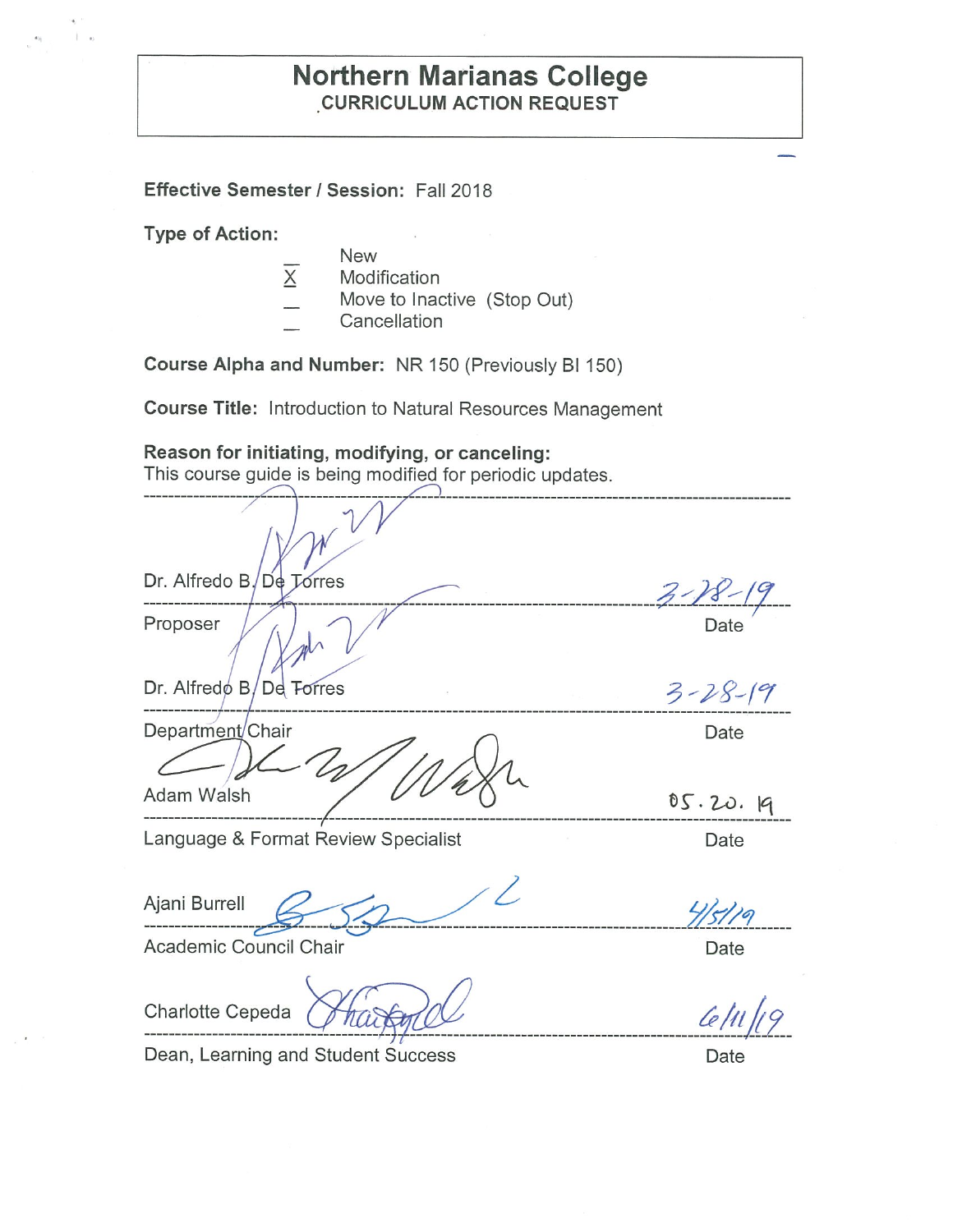## **Northern Marianas College CURRICULUM ACTION REQUEST**

**Effective Semester/ Session:** Spring 2019

**Type of Action:** 

Ŷ,

| $\overline{\mathsf{X}}$             | <b>New</b><br>Modification<br>Move to Inactive (Stop Out)<br>Cancellation                                          |      |
|-------------------------------------|--------------------------------------------------------------------------------------------------------------------|------|
|                                     | Course Alpha and Number: NR150 (Previously BI150)                                                                  |      |
|                                     | <b>Course Title: Introduction to Natural Resource Management</b>                                                   |      |
|                                     | Reason for initiating, revising, or canceling:<br>This course guide is being modified for periodic updates.        |      |
| Dr. Alfredo B. De Torres            |                                                                                                                    |      |
| Proposer                            | .<br>Na amin' na maint mana qui pe pe amin' pe amin' pe pe es pe pe es a es es terze el qui avez es es estes en ve | Date |
| Dr. Alfredo B. De Torres            |                                                                                                                    |      |
| Department Chair                    |                                                                                                                    | Date |
| Adam Walsh                          |                                                                                                                    |      |
| Language & Format Review Specialist |                                                                                                                    | Date |
| Ajani Burrell                       | -----------------------------------                                                                                |      |
| Academic Council Chair              |                                                                                                                    | Date |
| <b>Charlotte Cepeda</b>             |                                                                                                                    |      |
| Dean of Learning & Support Services |                                                                                                                    | Date |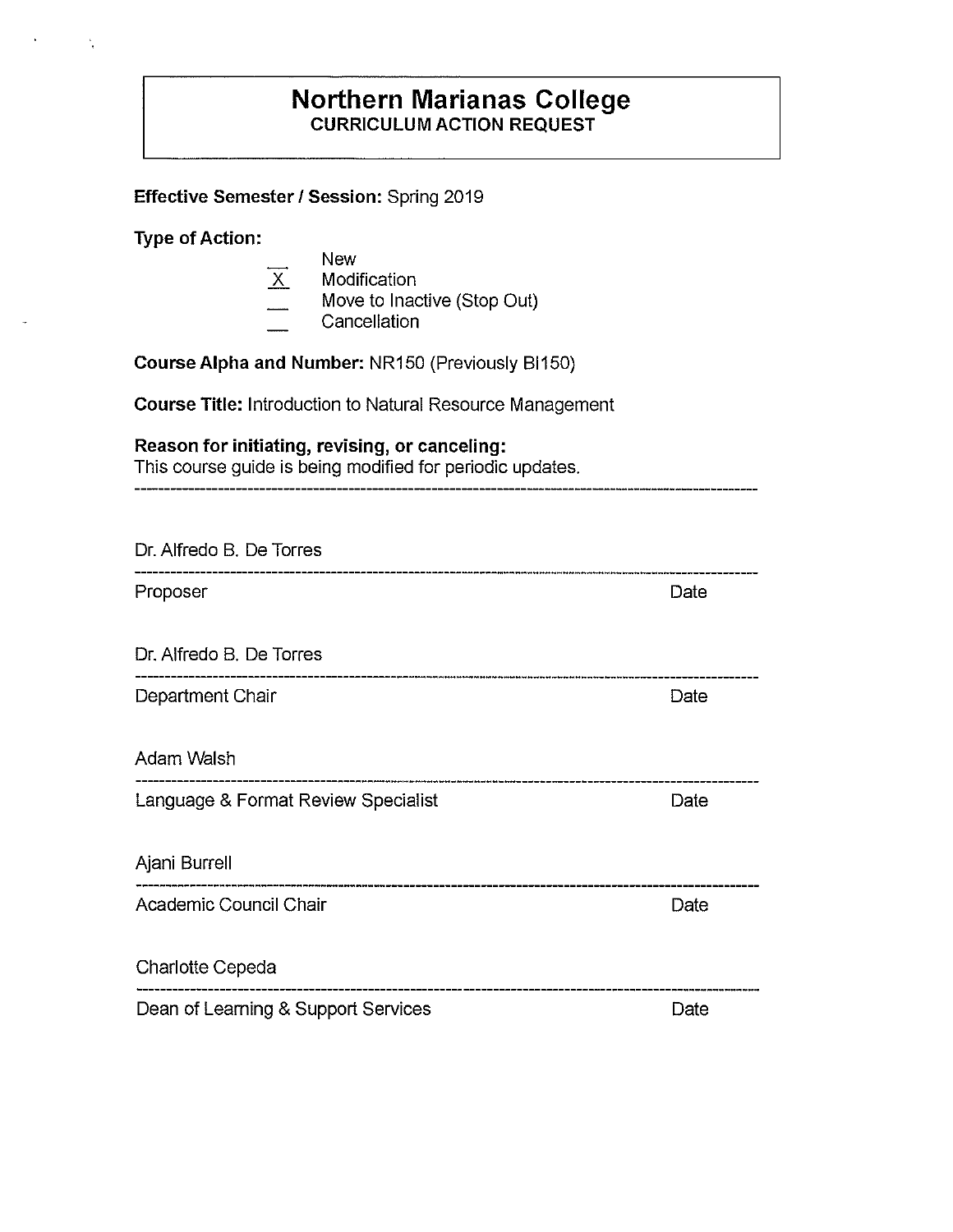Course: NR150

#### **1. Department**

Natural Resource Management

### **2. Purpose**

NR 150 is the first core course of Natural Resource Management, Associate in Science degree. Natural Resource Management is an inter-disciplinary program that emphasizes a theoretical and applied approach to agricultural, environmental, and natural resource production, assessment, classification, problem or phenomena mitigation, policy, and related conservation issues. This science course provides academic training and on-the-job experience with a student focus on utilization, conservation, and protection of our land, sea, water, and air.

### **3. Description**

#### **A. Required/Recommended Textbook(s) and Related Materials**  Required:

Lobban, Christopher S., and Maria Schefter. Tropical Pacific Island Environments. Mangilao, GU: University of Guam Press, 1997.

Readability level: Grade 12

Furey, John, et. al. Island Ecology & Resource Management. Saipan, MP: Northern Marianas College Press, 2006.

Readability level: Grade 10

Handouts on specific topics will also be distributed.

Recommended: N/A

#### **B. Contact Hours**

- **1. Lecture:** 3 per week/ 45 per semester
- **2. Lab:** 3 per week *I* 45 per semester
- **3. Other:** N/A

#### **C. Credits**

- **1. Number:** 4
- **2. Type:** Regular degree credits

#### **D. Catalogue Course Description**

NR 150 introduces students to the basic ecological and scientific principles required to understand resource and environmental issues. Natural resources are discussed with respect to their value to humans and other species, their use and degradation, restoration, and sustainable management; three hours of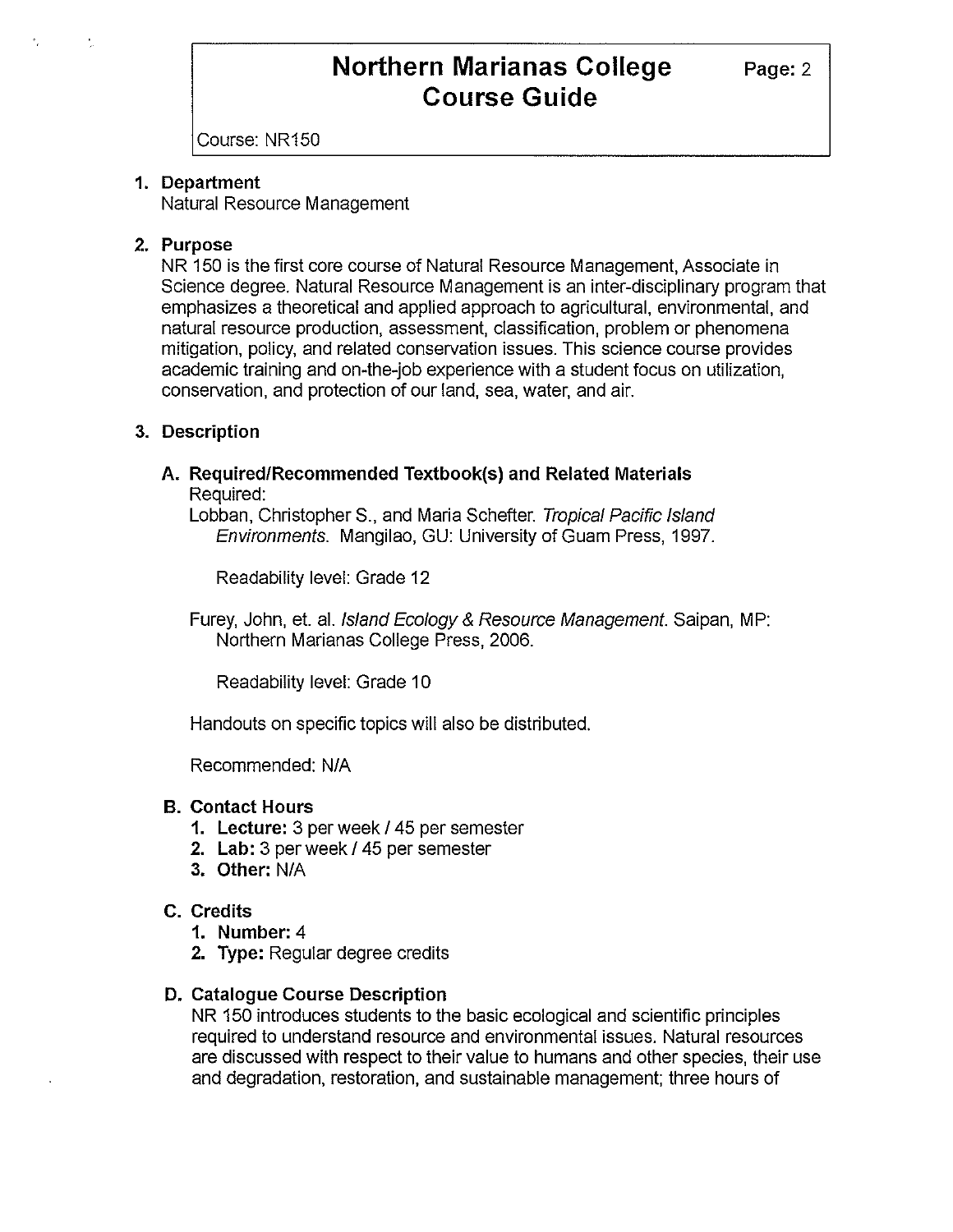Course: NR150

lecture with field trips required. Prerequisite: None. English Placement Level: EN095. Math Placement Level: MA091

#### **E. Degree or Certificate Requirements Met by Course**

This course fulfills the core/program requirement in the A.S. degree program in Natural Resource Management and as a science elective for non-majors in NRM and other related degree programs.

#### **F. Course Activities and Design**

This course incorporates lectures, guest speakers, audiovisual presentations, student oral presentations, take-home and web-based assignments, laboratory exercises, field trips, periodic quizzes, tests, a class project, and a comprehensive final exam.

#### **4. Course Prerequisite(s); Concurrent Course Enrollment**

Prerequisites: N/A Concurrent Course Enrollment: N/A

#### **Required English/Mathematics Proficiency Level(s)**

English Placement Level: EN095 Mathematics Placement Level: MA091

# **5. Estimated Cost of Course; Instructional Resources Needed**

Cost to the Student: Tuition for a 4-credit course, cost of textbook, and instructional materials fee.

Cost to the College: Instructor's salary.

Instructional resources needed for this course include classroom and laboratory space, chalkboard/whiteboard and supplies, TVNCR, videotaped programs, digital camera, video flex camera attachment for microscopes, stereo and compound microscopes, microscope slides and cover slips, multimedia projector, and basic laboratory/field supplies.

#### **6. Method of Evaluation**

Student learning will be evaluated on the basis of class participation, oral presentations, assignments, laboratory/field trip reports, quizzes, tests, a class project, and a comprehensive final exam. NMC's grading and attendance policies will be followed.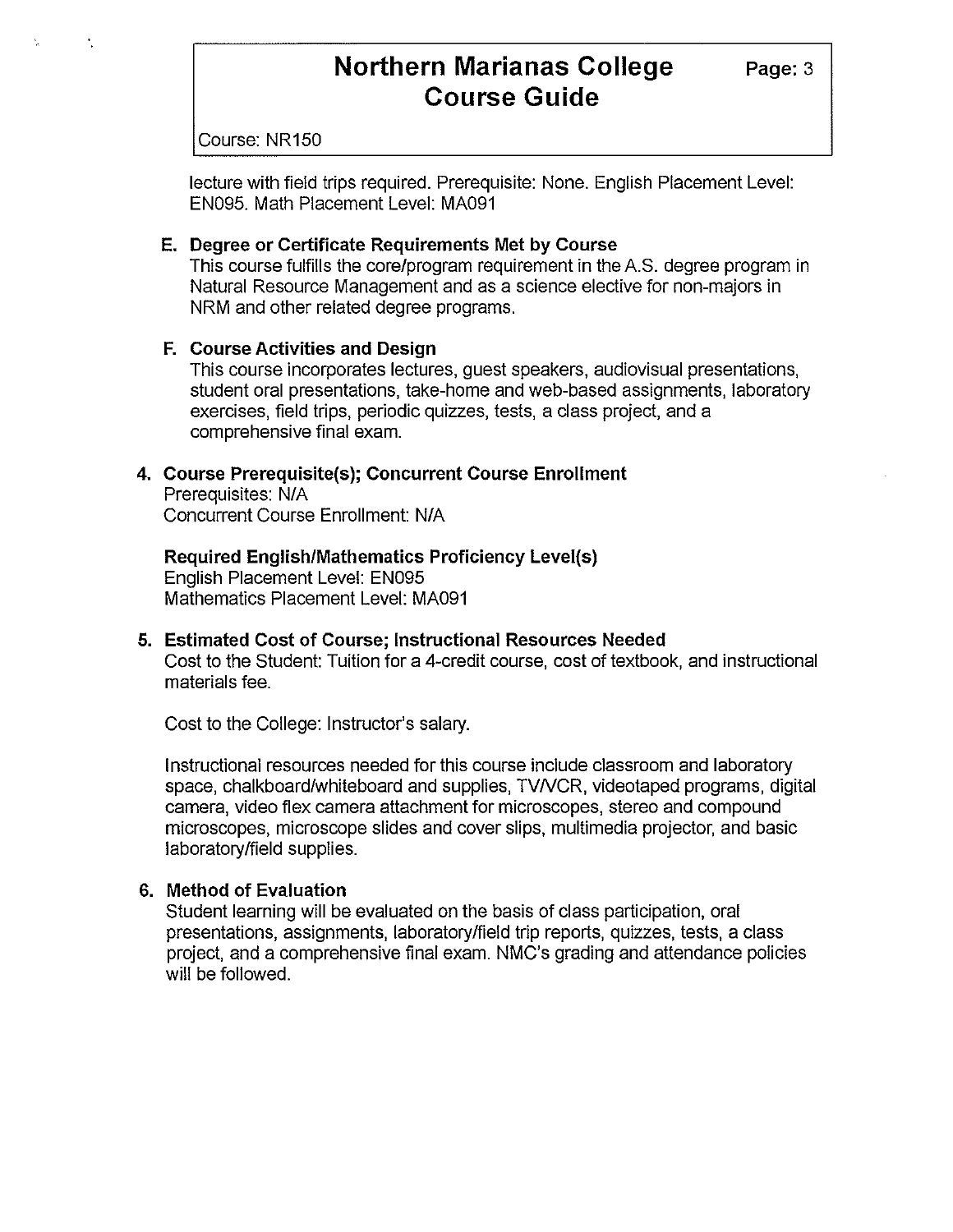Course: NR150

### **7. Course Outline**

This is a topical outline and does not necessarily indicate the sequence in which the material will be presented.

- 1.0 Introduction to Resource Management
	- 1.1 Historical perspective
	- 1.2 Information sources
	- 1.3 Science and reasoning
- 2.0 Conservation Concepts
	- 2.1 Cultural history and patterns of human settlement
	- 2.2 Resource use and development
	- 2.3 Ancient wisdom/modern rediscovery
- 3.0 Resource Management Statistics
	- 3.1 Field collection of data
	- 3.2 Data analysis
	- 3.3 Results reporting
- 4.0 Geographic Information Systems
	- 4.1 Scientific field equipment
	- 4.2 Monitoring and mapping
	- 4.3 Record keeping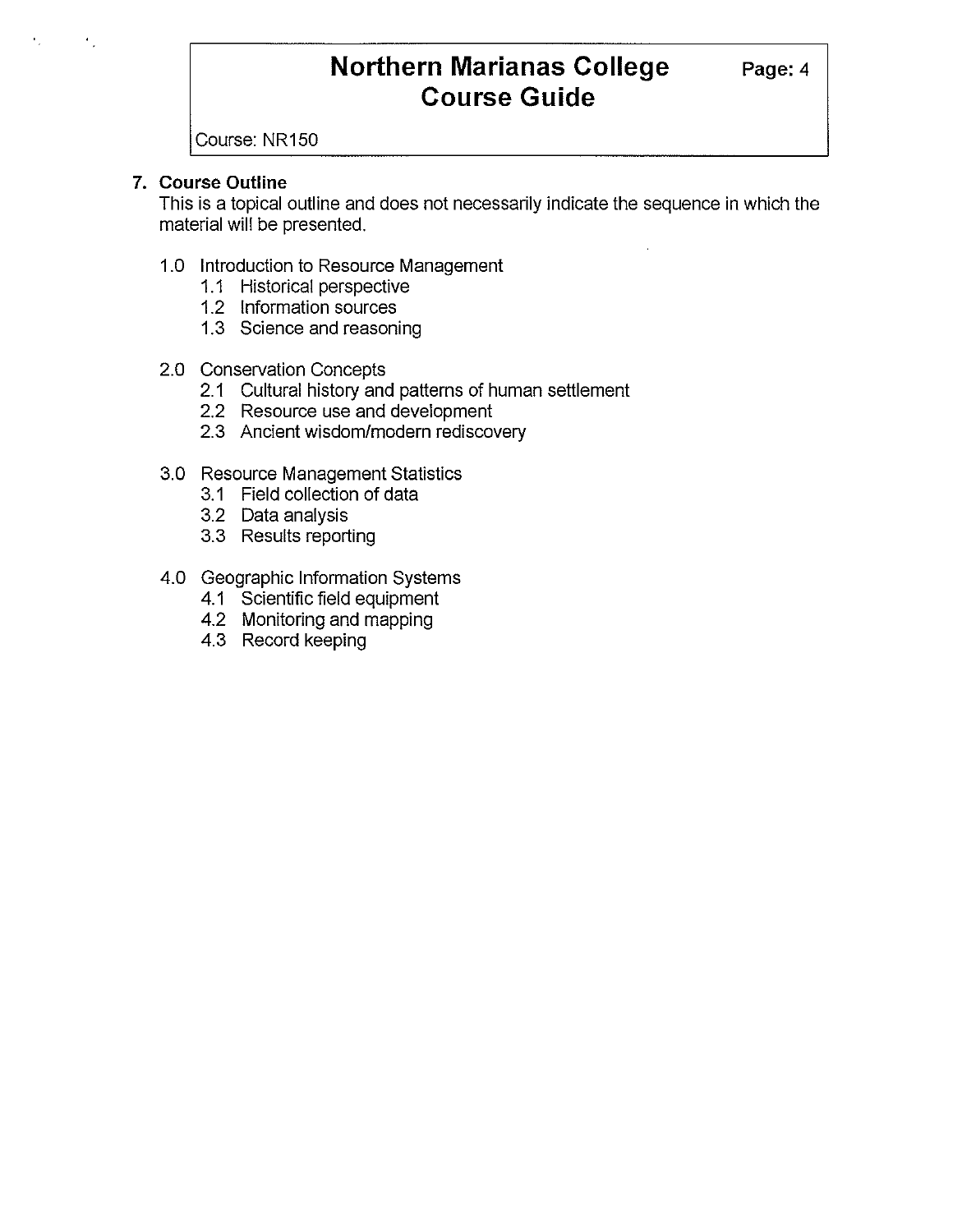Course: NR150

### **8. Instructional Goals**

The course will introduce students to:

- 1.0 The science of natural resource management;
- 2.0 The influence of human culture and settlement on the land, the water, the air, and the sea;
- 3.0 The basic concepts of environmental conservation; and
- 4.0 The methodology of field monitoring, data collection, mapping, data analysis, record keeping, and reporting.